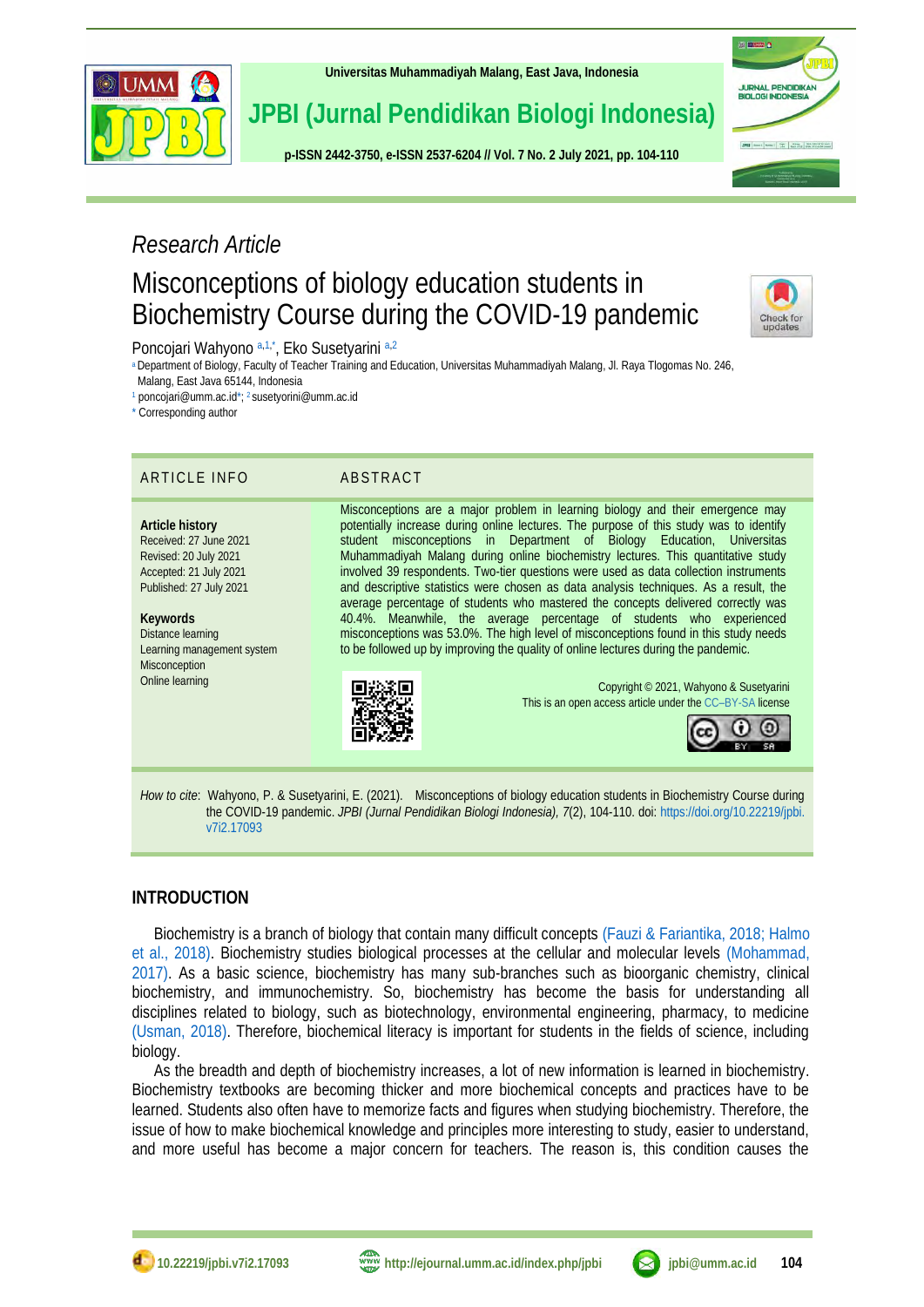emergence of negative traits of students towards biochemistry, such as feeling bored, finding it difficult to study, or feeling unimportant to study biochemistry.

Due to the breadth and amount of information that must be learned in biochemistry, the increase of misconceptions among students is inevitable. Misconceptions often go undetected and persist during learning [\(Queloz et al., 2017\).](#page-5-2) Misconceptions can be caused by learning errors at previous academic levels. Misconceptions may also be generated through the use of analogies that oversimplify the scientific concept being studied. In addition, misconceptions can also be caused by misinformation that has been read by students from several sources that are less credible [\(Duda et al., 2020\).](#page-4-2)

Apart from the importance of biochemical literacy as well as low attitudes and high misconceptions about biochemistry, the education field faces other problems that cannot be underestimated. The problem is a drastic change in learning conditions, from face-to-face learning to online learning [\(Rajhans et al., 2020\).](#page-5-3) This condition is caused by the COVID-19 outbreak that has attacked the world since the end of 2019 [\(Singhal, 2020\).](#page-5-4)

Various studies examining biology learning during the COVID-19 pandemic were carried out. There is research trying to identify teacher readiness to implement online learning [\(Barbour et al., 2013;](#page-4-3) [Yusuf,](#page-6-0)  [2020\).](#page-6-0) Several other studies have attempted to examine the impact of online learning on the level of student satisfaction [\(Mok et al., 2021\)](#page-5-5) or competence [\(Martha et al., 2021\).](#page-5-6) Research in biochemistry lectures has also been carried out, but the research problem is more focused on student learning difficulties in online biochemistry practicum [\(Qonita et al., 2021\).](#page-5-7) On the other hand, several studies have also examined misconceptions in Biology learning. The research not only focuses on mapping and diagnosing misconceptions in students [\(Dikmenli, 2010;](#page-4-4) [Raharjo et al., 2019;](#page-5-8) [Susanti, 2018\),](#page-5-9) but there are also studies that develop and evaluate diagnostic instruments that can accurately identify misconceptions in students [\(Queloz et al., 2017;](#page-5-2) [Suwono et al., 2021\).](#page-5-10) However, there is no research that specifically wants to analyze the existence of misconceptions in biochemistry lectures in Indonesia, especially during pandemic era. Based on the background that has been described, it is necessary to explore students' misconceptions in biochemistry lectures during the pandemic. This kind of research will be an important evaluation and policy basis for optimizing the lecture process during the pandemic. Therefore, in this study, the accuracy of student concepts during online learning of Biochemistry lectures at the Universitas Muhammadiyah Malang (UMM) was carried out.

### **METHOD**

This research was a quantitative study that carried out at UMM, Indonesia. The study was conducted from August to December 2020. This study involved 39 students from the Department of Biology Education who were taking Biochemistry lectures during the COVID-19 pandemic. The Biochemistry course utilizes the learning management system (LMS) provided by UMM. The LMS used uses the Canvas platform. The platform is packaged into a special address, namely [https://elmu.umm.ac.id/.](https://elmu.umm.ac.id/)

The data collected in this study was quantitative data obtained from the test instrument. The test instrument was in the form of a two-tier instrument which initially consisted of 20 question items. After being tested for validity using Pearson Correlation, item numbers 1, 4, 15, and 20 were eliminated because they were invalid. The remaining sixteen items were then analyzed to determine the reliability of the instrument used. The results of the reliability test using Cronbach alpha inform that the instrument is reliable.

Data collection was carried out after the Biochemistry lecture was carried out for ten meetings. The ten meetings were started by unit 1, namely the unit "Preliminary Understanding of Biochemistry and Macromolecules" and ended by unit 4, namely the unit "Metabolism". One unit consists of several learning activities. In each learning activity, students are directed to have a discussion after they have listened to the video that has been embedded into the science page.

After data collection was carried out, students' answers were grouped into four categories, namely 1) correct and sure; 2) correct and not sure; 3) not precise and sure; and 4) imprecise and unsure. Students are said to have the right understanding if their responses fall into the first category, while they are said to have misconceptions if their responses fall into the third category. If the responses belong to the second category, then the accuracy of their answers is considered to come from luck or other factors. If the response fall into fourth category, the students do not have a conceptual understanding of the concept being asked. The data obtained were analyzed by calculating the percentage to see the distribution of the responses to each item asked.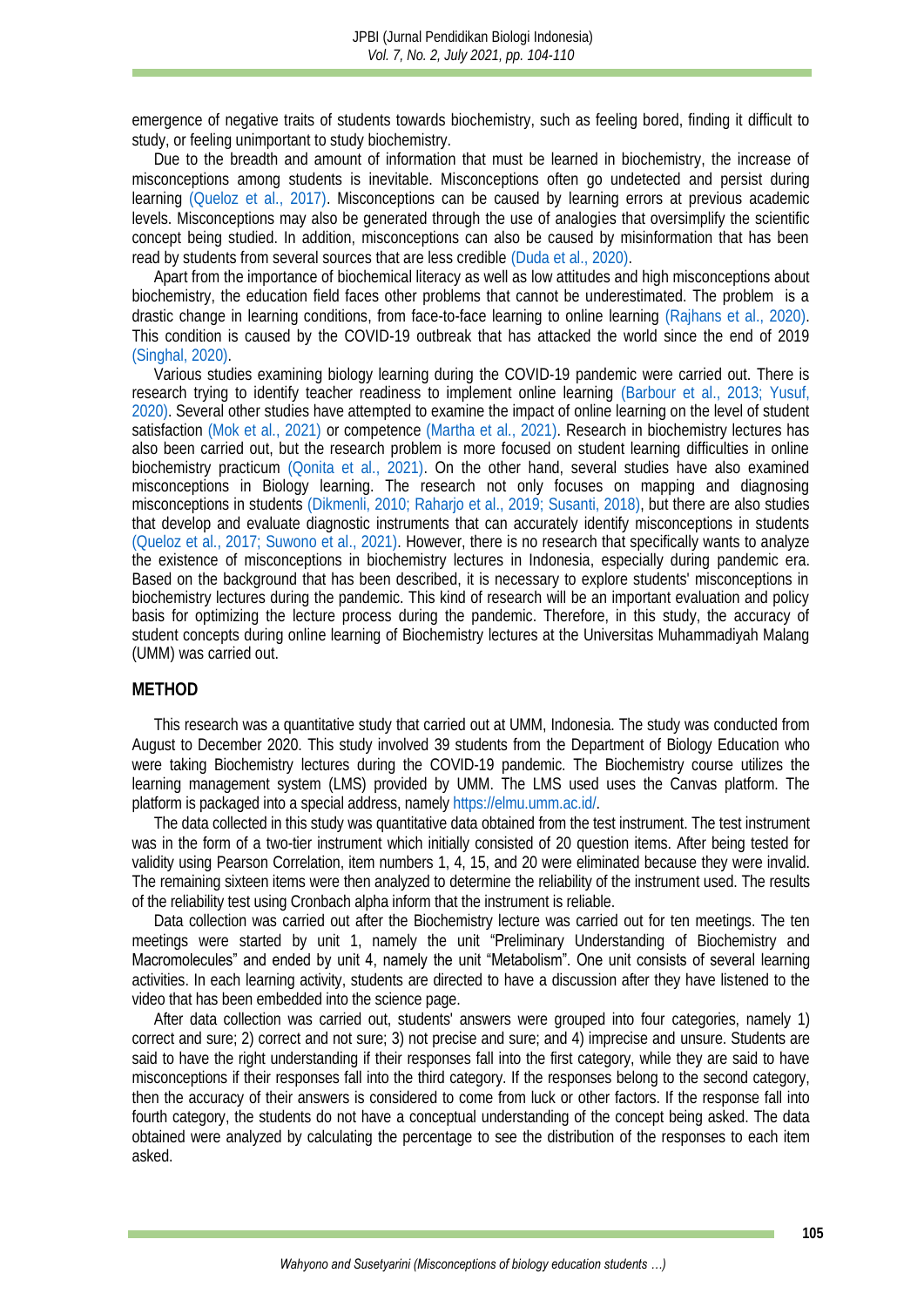# **RESULTS AND DISCUSSION**

Misconceptions have become a serious problem and challenge in learning biology. The misconception data in this study is based on student responses when answering questions from a two-tier instrument. The percentage of student answers is presented in [Figure 1.](#page-2-0)

Based on [Figure 1,](#page-2-0) the average percentage of students who have a proper understanding of the concept of biochemistry was 40.4%. This response category indicates that respondents have a conceptual understanding of the concept being asked and they believe that the concept they have is correct. The average percentage that does not reach 50% of all students indicates that the mastery of biochemistry concepts of students who take biochemistry courses online is still not optimal. On the other hand, the average percentage of students who are unsure of the answer even though the answer choice is correct was only 2.4%. This answer category indicates that the accuracy of the answer could be due to luck when choosing the answer. In addition, their disbelief indicates their doubts about the concepts they have learned.

<span id="page-2-0"></span>

**Figure 1.** Percentage of students' answers on the misconception diagnostic test

<span id="page-2-1"></span>

| Items          | Correct and sure | Correct and not sure | Not correct and sure | Not correct and not sure |
|----------------|------------------|----------------------|----------------------|--------------------------|
| $\mathbf 1$    | 51.3             | 7.7                  | 38.5                 | 2.6                      |
| $\overline{2}$ | 10.3             | 0.0                  | 89.7                 | 0.0                      |
| $\mathfrak{Z}$ | 17.9             | 0.0                  | 76.9                 | 5.1                      |
| 4              | 30.8             | 7.7                  | 59.0                 | 2.6                      |
| 5              | 71.8             | 5.1                  | 23.1                 | 0.0                      |
| 6              | 12.8             | 0.0                  | 82.1                 | 5.1                      |
| $\overline{7}$ | 71.8             | 5.1                  | 23.1                 | 0.0                      |
| 8              | 17.9             | $0.0$                | 76.9                 | 5.1                      |
| 9              | 59.0             | 0.0                  | 35.9                 | 5.1                      |
| $10$           | 51.3             | 5.1                  | 33.3                 | 10.3                     |
| 11             | 64.1             | 2.6                  | 33.3                 | 0.0                      |
| 12             | 74.4             | 2.6                  | 23.1                 | 0.0                      |
| 13             | 20.5             | $0.0$                | 76.9                 | 2.6                      |
| 14             | 28.2             | 2.6                  | 61.5                 | 7.7                      |
| 15             | 59.0             | 0.0                  | 33.3                 | 7.7                      |
| 16             | 5.1              | 0.0                  | 82.1                 | 12.8                     |

**Table 1.** Distribution of student answers in each item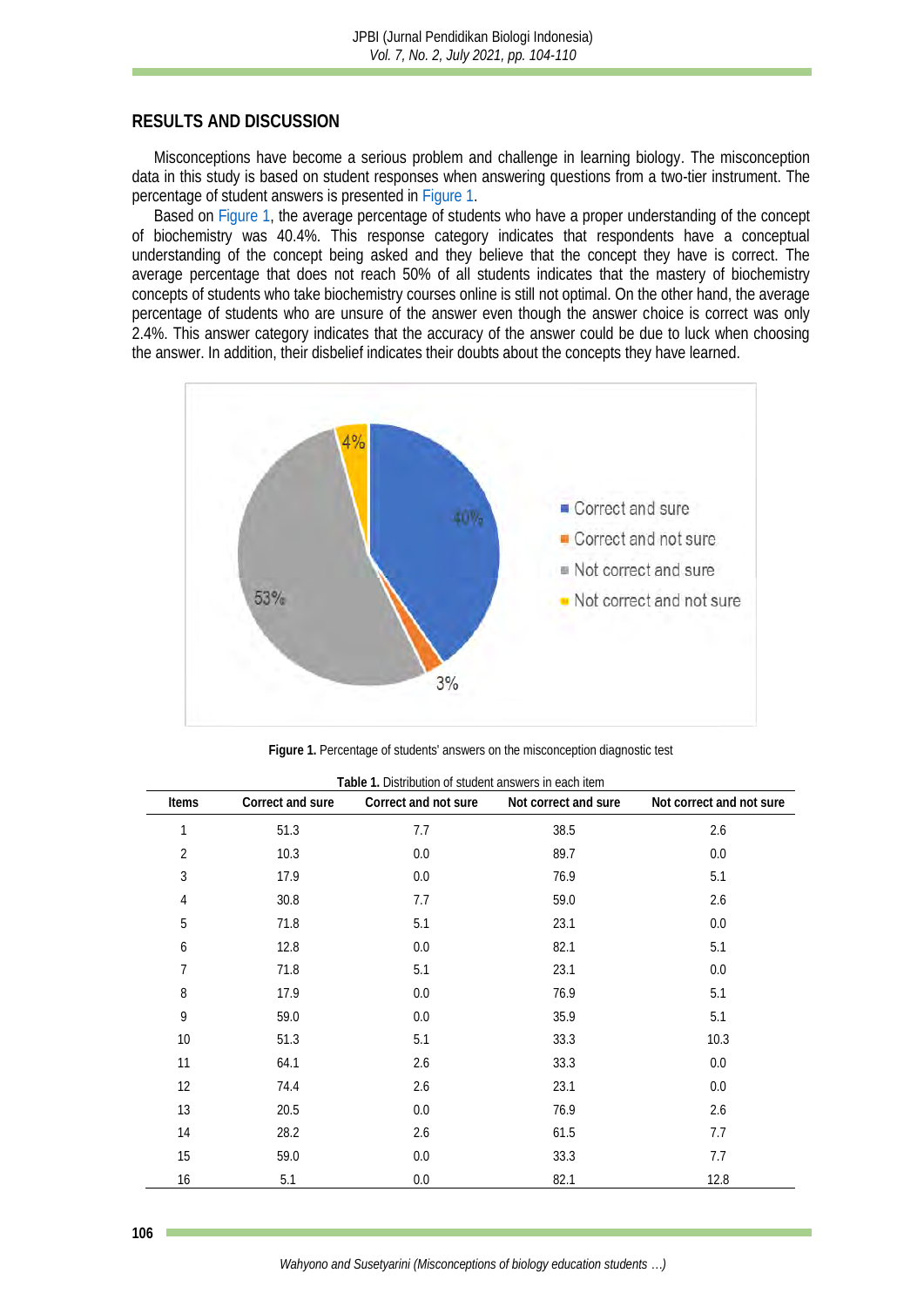The average percentage of students who are sure of their answers even though their answers are wrong was 53.0% [\(Figure 1\)](#page-2-0). The response category of this answer represents the level of students' misconceptions. In these conditions, they feel confident that their understanding of the concept is correct. In fact, the understanding they have is not the right understanding. The average percentage indicates a very high level of misconception because the average percentage has exceeded 50%. On the other hand, the average percentage of students whose answers were incorrect and unsure of the answers they chose was only 4.2%. These answers represent a condition where students feel they do not have a conceptual understanding of the concept being asked.

Furthermore, the distribution of student answers in each item is presented in [Table 1.](#page-2-1) Based on [Table 1,](#page-2-1) almost all items have a high percentage of not correct and sure answers. The percentages ranged from 23.1% (item number 5, 7, and 12) to 89.7% (item number 2). Items number 5, 7, and 12 respectively ask about protein structure, protein denaturation, and the role of lipids in life. On the other hand, item number 2 asks about the role of water as an important component in life. The high category of "not correct and sure" answers in almost all items shows that almost all the biochemical concepts have a high level of misconception.

The level of accuracy and concept error is related to the level of difficulty of a concept being studied and understood [\(Erman, 2017\).](#page-4-5) This condition may increase when the interaction between students and lecturers becomes less than optimal. There are some concepts, especially abstract concepts that must be conveyed with care because they are often a source of misconceptions (Uce & Ceyhan, 2019). Abstract concepts will be difficult to learn by students whose cognitive level is still less developed [\(Halim et al., 2014\).](#page-4-6) In addition, when interaction cannot occur directly, there are often several environmental and learning distractions that can increase the frequency of misconceptions. Incomplete information is also the cause of the emergence of misconception[s.\(Erman, 2017\).](#page-4-5) Incomplete information also has the potential to increase when students cannot attend directly in class.

In the pandemic era, face-to-face learning opportunities are very limited. In the pandemic era, face-to-face learning opportunities are very limited. The reason is that the presence of COVID-19, which is highly contagious [\(Wu et al., 2020\)](#page-5-12) has caused policy makers to implement physical distancing in almost all sectors of life [\(Chu et al., 2020\),](#page-4-7) including the education sector [\(Azhari & Fajri, 2021;](#page-4-8) [Gunawan et al., 2020\).](#page-4-9) This policy led to the transformation of face-to-face learning into online learning [\(Al-Kumaim et al., 2021;](#page-4-10) Atmojo & [Nugroho, 2020\).](#page-4-11) Through this kind of learning, the potential for decreasing the quality of learning and the emergence of misconceptions during lectures is increasing.

Misconception is a major problem in the biology education field. The difficulty of students mastering the biology concept is rooted in at least 3 things. First, misunderstandings and barriers to the acquisition of scientific concepts during instruction and persist even after instruction [\(Dikmenli, 2010;](#page-4-4) [Elisa et al., 2007\).](#page-4-12) Second, the scope and complexity of biology and the nature of microscopic structures that are invisible to the human eye often result in students having difficulty conceptualizing concepts [\(Sesli & Kara, 2012\).](#page-5-13) Third, the complex and growing area of biological science becomes a challenge for teachers in teaching [\(Mermelstein](#page-5-14)  & Costa, 2017) so that teachers can become propagator of misconceptions in students [\(Yates & Marek,](#page-5-15)  2014).

Regarding the findings, the online lecture design needs to be optimized so that misconceptions can be minimized. Lecture design needs to adopt several learning models that have previously been reported to be able to reduce the level of misconceptions, such as dual situated learning [\(Kurniawan et al., 2020\)](#page-4-13) and discovery-inquiry learning [\(Tompo et al., 2016\).](#page-5-16) However, because some of these learnings are still based on face-to-face meetings, the development of innovative online-based learning designs needs to be formulated in further studies. On the other hand, related to practical activities, case-based learning is recommended to be implemented in the current pandemic era [\(Thibaut & Schroeder, 2020\).](#page-5-17)

Apart from the findings that have been obtained, this study also has limitations. The first limitation is related to the number of samples that are still not too large. This study only involved 39 students. When referring to the population defined in this study, the number of samples is already representative. However, further research involving a larger population scale and sample size also needs to be done. This kind of research will provide a broader picture of the phenomenon of misconceptions in biology learning, especially on biochemical concepts. In addition, the limitations of this study also come from the diagnostic instruments used. Although two-tier instruments are commonly used in diagnosing students' misconceptions, the use of other instruments such as tree-tier or four-tier is also recommended to be applied in further research. In addition, the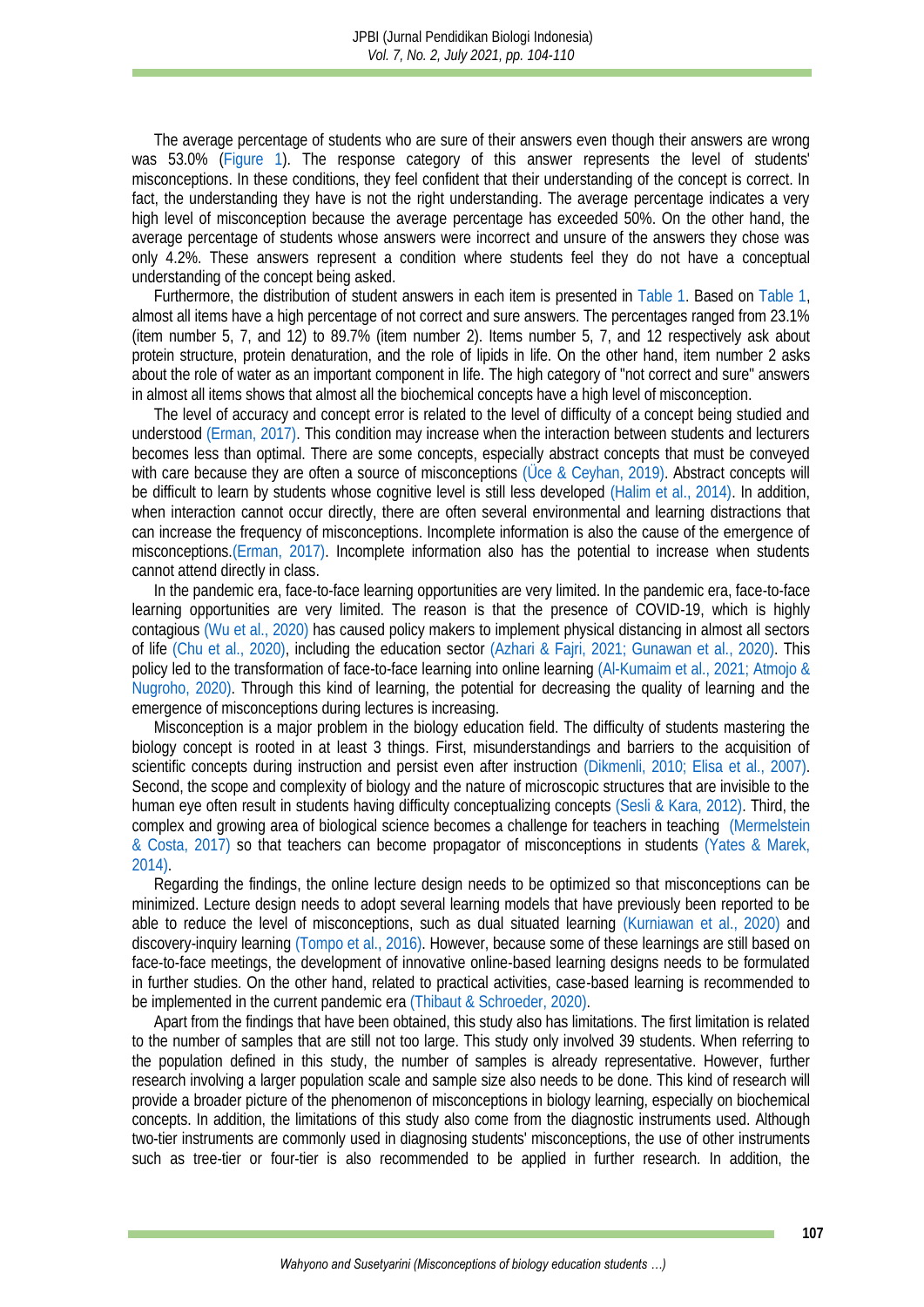development and validation of instruments also need to be refined in further research. With a better development and validation process, the research findings will also be more accurate.

## **CONCLUSION**

After attending online Biochemistry lectures, the average student who experienced misconceptions was 53.0%, while students who mastered the right concept were only 40.4%. A quasi-experimental research to examine the effect of applying some innovative online-based learning needs to be carried out in further research. The focus of research in future research can also touch other aspects of thinking skills and 21st Century competencies. The habit of online lectures and optimizing the use of LMS needs to be continued because it is in line with the form of 21st Century-based lectures in the current digital era.

## **REFERENCES**

- <span id="page-4-10"></span>Al-Kumaim, N. H., Alhazmi, A. K., Mohammed, F., Gazem, N. A., Shabbir, M. S., & Fazea, Y. (2021). Exploring the impact of the COVID-19 pandemic on university students' learning life: An integrated conceptual motivational model for sustainable and healthy online learning. *Sustainability*, *13*(5), 2546. <https://doi.org/10.3390/su13052546>
- <span id="page-4-11"></span>Atmojo, A. E. P., & Nugroho, A. (2020). EFL classes must go online! Teaching activities and challenges during COVID-19 pandemic in Indonesia. *Register Journal*, *13*(1), 49–76. [https://doi.org/10.18326/](https://doi.org/10.18326/rgt.v13i1.49-76) [rgt.v13i1.49-76](https://doi.org/10.18326/rgt.v13i1.49-76)
- <span id="page-4-8"></span>Azhari, B., & Fajri, I. (2021). Distance learning during the COVID-19 pandemic: School closure in Indonesia. *International Journal of Mathematical Education in Science and Technology*, 1–21. [https://doi.org/10.](https://doi.org/10.1080/0020739X.2021.1875072) [1080/0020739X.2021.1875072](https://doi.org/10.1080/0020739X.2021.1875072)
- <span id="page-4-3"></span>Barbour, M. K., Siko, J., Gross, E., & Waddell, K. (2013). Virtually unprepared: Examining the preparation of K-12 online teachers. In *Teacher Education Programs and Online Learning Tools: Innovations in Teacher Preparation* (pp. 60–81).<https://doi.org/10.4018/978-1-4666-1906-7.ch004>
- <span id="page-4-7"></span>Chu, D. K., Akl, E. A., Duda, S., Solo, K., Yaacoub, S., Schünemann, H. J., Chu, D. K., Akl, E. A., El-harakeh, A., Bognanni, A., Lotfi, T., Loeb, M., Hajizadeh, A., Bak, A., Izcovich, A., Cuello-Garcia, C. A., Chen, C., Harris, D. J., Borowiack, E., … Schünemann, H. J. (2020). Physical distancing, face masks, and eye protection to prevent person-to-person transmission of SARS-CoV-2 and COVID-19: a systematic review and meta-analysis. *The Lancet*, *395*(10242), 1973–1987. [https://doi.org/10.1016/S0140-](https://doi.org/10.1016/S0140-6736(20)31142-9) [6736\(20\)31142-9](https://doi.org/10.1016/S0140-6736(20)31142-9)
- <span id="page-4-4"></span>Dikmenli, M. (2010). Misconceptions of cell division held by student teachers in biology: A drawing analysis. *Scientific Research and Essay*, *5*(2), 235–247. [https://academicjournals.org/article/article1380](https://academicjournals.org/article/article1380539915_Dikmenli.pdf) [539915\\_Dikmenli.pdf](https://academicjournals.org/article/article1380539915_Dikmenli.pdf)
- <span id="page-4-2"></span>Duda, H. J., Wahyuni, F. R. E., & Setyawan, A. E. (2020). Plant biotechnology: Studying the misconception of biology education students. *AIP Conference Proceedings*, 020101[. https://doi.org/10.1063/5.0030449](https://doi.org/10.1063/5.0030449)
- <span id="page-4-12"></span>Elisa, A., Sotos, C., Vanhoof, S., Noortgate, W. V. D., & Onghena, P. (2007). *Students ' misconceptions of statistical inference : A review of the empirical evidence from research on statistics education*. *2*, 98– 113.<https://doi.org/10.1016/j.edurev.2007.04.001>
- <span id="page-4-5"></span>Erman, E. (2017). Factors contributing to students' misconceptions in learning covalent bonds. *Journal of Research in Science Teaching*, *54*(4), 520–537[. https://doi.org/10.1002/tea.21375](https://doi.org/10.1002/tea.21375)
- <span id="page-4-0"></span>Fauzi, A., & Fariantika, A. (2018). Courses perceived difficult by undergraduate students majoring in biology. *Biosfer: Jurnal Pendidikan Biologi*, *11*(2), 78–89[. https://doi.org/10.21009/biosferjpb.v11n2.78-89](https://doi.org/10.21009/biosferjpb.v11n2.78-89)
- <span id="page-4-9"></span>Gunawan, G., Suranti, N. M. Y., & Fathoroni, F. (2020). Variations of models and learning platforms for prospective teachers during the COVID-19 pandemic period. *Indonesian Journal of Teacher Education*, *1*(2), 61–70.<https://journal.publication-center.com/index.php/ijte/article/view/95/48>
- <span id="page-4-6"></span>Halim, L., Yong, T. K., & Meerah, T. S. M. (2014). Overcoming students' misconceptions on forces in equilibrium: An action research study. *Creative Education*, *05*(11), 1032–1042. [https://doi.org/10.4236/](https://doi.org/10.4236/ce.2014.511117) [ce.2014.511117](https://doi.org/10.4236/ce.2014.511117)
- <span id="page-4-13"></span><span id="page-4-1"></span>Halmo, S. M., Sensibaugh, C. A., Bhatia, K. S., Howell, A., Ferryanto, E. P., Choe, B., Kehoe, K., Watson, M., & Lemons, P. P. (2018). Student difficulties during structure–function problem solving. *Biochemistry and Molecular Biology Education*, *46*(5), 453–463[. https://doi.org/10.1002/bmb.21166](https://doi.org/10.1002/bmb.21166)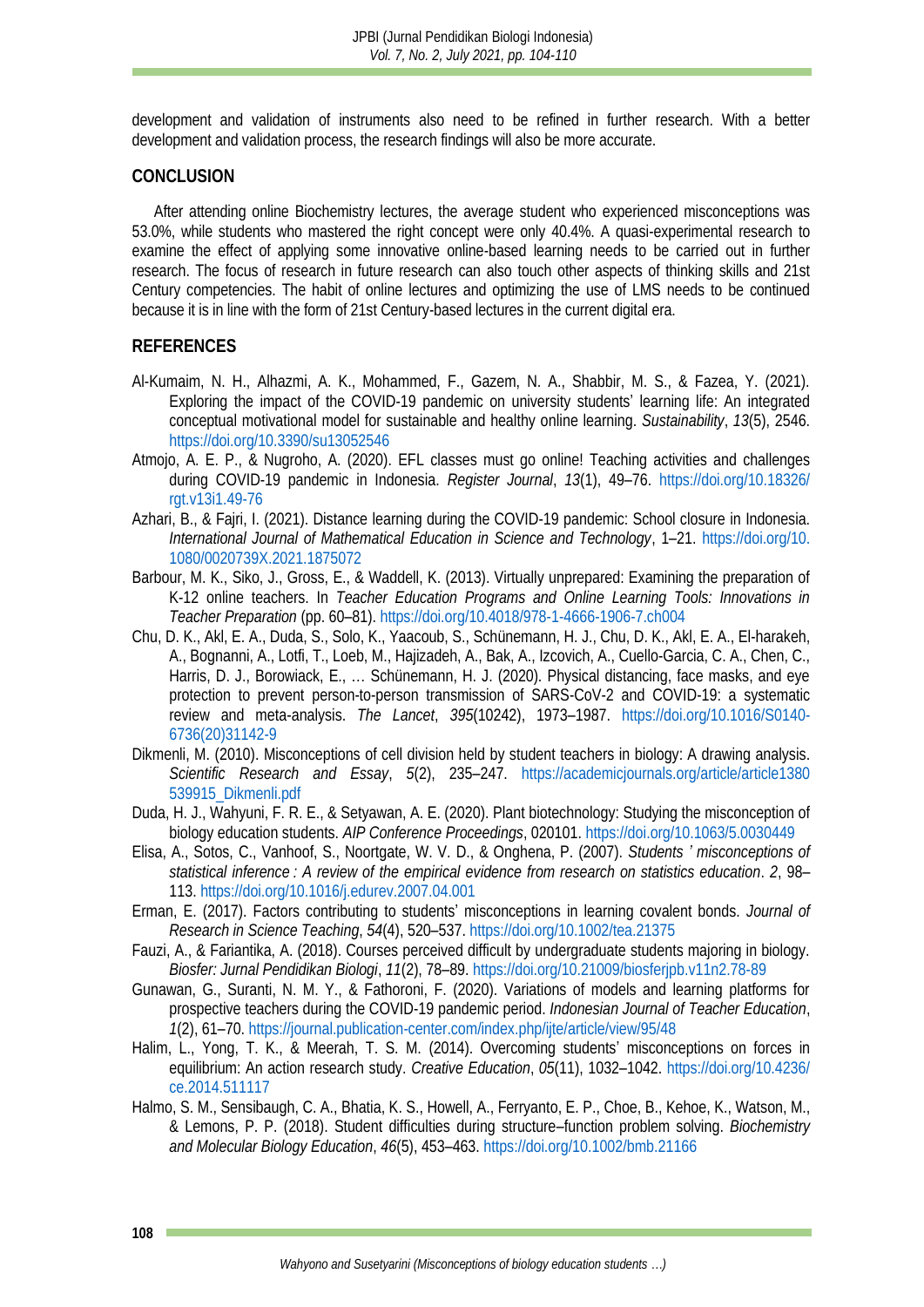- Kurniawan, M. A., Rahayu, S., Fajaroh, F., & Almuntasheri, S. (2020). Effectiveness of dual situated learning model in improving high school students' conceptions of chemistry equilibrium and preventing their misconceptions. *Journal of Science Learning*, *3*(2), 99–105. <https://doi.org/10.17509/jsl.v3i2.22277>
- <span id="page-5-6"></span>Martha, A. S. D., Junus, K., Santoso, H. B., & Suhartanto, H. (2021). Assessing undergraduate students' elearning competencies: A case study of higher education context in Indonesia. *Education Sciences*, *11*(4), 189.<https://doi.org/10.3390/educsci11040189>
- <span id="page-5-14"></span>Mermelstein, C., & Costa, M. L. (2017). *Analysis of undergraduate cell biology contents in Brazilian public universities*. *41*, 361–368[. https://doi.org/10.1002/cbin.10720](https://doi.org/10.1002/cbin.10720)
- <span id="page-5-0"></span>Mohammad, O. (2017). Recent trends in biochemistry and biotechnology. *J Biochem Biotech*, *1*(1), 6–7. <https://doi.org/10.35841/Biochemistry-Biotechnology.1000104>
- <span id="page-5-5"></span>Mok, K. H., Xiong, W., & Rahman, H. N. B. A. (2021). COVID-19 pandemic's disruption on university teaching and learning and competence cultivation: Student evaluation of online learning experiences in Hong Kong. *International Journal of Chinese Education*, *10*(1), 221258682110070. [https://doi.org/10.1177/2](https://doi.org/10.1177/22125868211007011) [2125868211007011](https://doi.org/10.1177/22125868211007011)
- <span id="page-5-7"></span>Qonita, R., A'tourrohman, M., Ulwiyah, U., & Wijayanti, E. (2021). Student learning difficulties in online biochemistry practicum: An experiences during COVID-19. *Bioeduscience*, *5*(1), 74–79. [https://doi.org/](https://doi.org/10.22236/j.bes/515597) [10.22236/j.bes/515597](https://doi.org/10.22236/j.bes/515597)
- <span id="page-5-2"></span>Queloz, A. C., Klymkowsky, M. W., Stern, E., Hafen, E., & Kohler, K. (2017). Diagnostic of students ' misconceptions using the Biological Concepts Instrument ( BCI ): A method for conducting an educational needs assessment. *Plos One*, *12*(5), 1–18.<https://doi.org/10.1371/journal.pone.0176906>
- <span id="page-5-8"></span>Raharjo, D., Ramli, M., & Rinanto, Y. (2019). Diagnostic test assessment on protist misconception. *JPBI (Jurnal Pendidikan Biologi Indonesia)*, *5*(2), 335–344.<https://doi.org/10.22219/jpbi.v5i2.7685>
- <span id="page-5-3"></span>Rajhans, V., Memon, U., Patil, V., & Goyal, A. (2020). Impact of COVID-19 on academic activities and way forward in Indian optometry. *Journal of Optometry*, *13*(4), 216–226. [https://doi.org/10.1016/](https://doi.org/10.1016/j.optom.2020.06.002) [j.optom.2020.06.002](https://doi.org/10.1016/j.optom.2020.06.002)
- <span id="page-5-13"></span>Sesli, E., & Kara, Y. (2012). Development and application of a two-tier multiple-choice diagnostic test for high school students' understanding of cell division and reproduction. *Journal of Biological Education*, *46*(4), 214–225.<https://doi.org/10.1080/00219266.2012.688849>
- <span id="page-5-4"></span>Singhal, T. (2020). A review of Coronavirus Disease-2019 (COVID-19). *The Indian Journal of Pediatrics*, *87*(4), 281–286.<https://doi.org/10.1007/s12098-020-03263-6>
- <span id="page-5-9"></span>Susanti, R. (2018). Misconception of biology education student of teacher training and education of Sriwijaya University to the concept of photosynthesis and respiration. *Journal of Physics: Conference Series*, *1022*, 012056.<https://doi.org/10.1088/1742-6596/1022/1/012056>
- <span id="page-5-10"></span>Suwono, H., Prasetyo, T. I., Lestari, U., Lukiati, B., Fachrunnisa, R., Kusairi, S., Saefi, M., Fauzi, A., & Atho'Illah, M. F. (2021). Cell Biology Diagnostic Test (CBD-Test) portrays pre-service teacher misconceptions about biology cell. *Journal of Biological Education*, *55*(1), 82–105. [https://doi.org/](https://doi.org/10.1080/00219266.2019.1643765) [10.1080/00219266.2019.1643765](https://doi.org/10.1080/00219266.2019.1643765)
- <span id="page-5-17"></span>Thibaut, D., & Schroeder, K. T. (2020). A case‐based learning approach to online biochemistry labs during COVID-19. *Biochemistry and Molecular Biology Education*, *48*(5), 484–485. [https://doi.org/10.](https://doi.org/10.1002/bmb.21408) [1002/bmb.21408](https://doi.org/10.1002/bmb.21408)
- <span id="page-5-16"></span>Tompo, B., Ahmad, A., & Muris, M. (2016). The development of discovery-inquiry learning model to reduce the science misconceptions of junior high school students. *International Journal of Environmental and Science Education*, *11*(12), 5676–5686. [http://www.ijese.net/makale\\_indir/732](http://www.ijese.net/makale_indir/732)
- <span id="page-5-11"></span>Üce, M., & Ceyhan, İ. (2019). Misconception in chemistry education and practices to eliminate them: Literature analysis. *Journal of Education and Training Studies*, *7*(3), 202–208. [https://doi.org/](https://doi.org/10.11114/jets.v7i3.3990) [10.11114/jets.v7i3.3990](https://doi.org/10.11114/jets.v7i3.3990)
- <span id="page-5-1"></span>Usman, M. (2018). Biochemistry and Molecular Biology is the major tool for the development of health and basic need of daily life, in the developing countries in the world. *EuroScicon Congress on Biochemistry, Molecular Biology & Allergy*, *4*.<https://doi.org/10.21767/2471-8084-C4-018>
- <span id="page-5-15"></span><span id="page-5-12"></span>Wu, Y. C., Chen, C. S., & Chan, Y. J. (2020). The outbreak of COVID-19: An overview. *Journal of the Chinese Medical Association*, *83*(3), 217–220[. https://doi.org/10.1097/JCMA.0000000000000270](https://doi.org/10.1097/JCMA.0000000000000270)